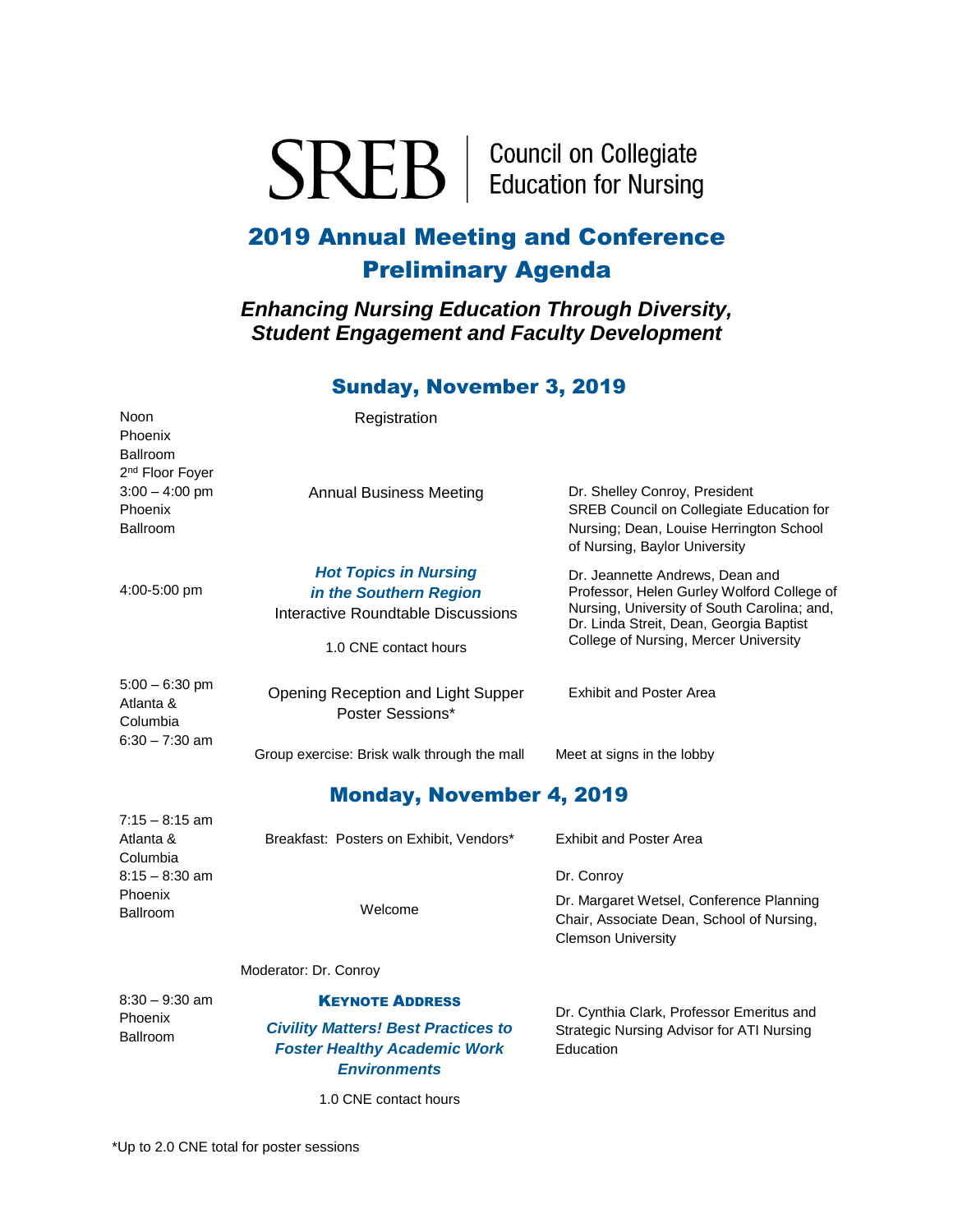# Monday – Cont.

| Phoenix<br>Ballroom<br>$9:30 - 10 - 15$ am                       | Moderator: Dr. Wetsel                                                                                                                                                | Dr. Kelly Rossler, Assistant Professor, Louise                                                                                                                                                         |  |  |
|------------------------------------------------------------------|----------------------------------------------------------------------------------------------------------------------------------------------------------------------|--------------------------------------------------------------------------------------------------------------------------------------------------------------------------------------------------------|--|--|
|                                                                  | <b>Engaging Students Using Virtual Reality</b><br>to Transform Learning                                                                                              | Herrington School of Nursing, Baylor<br>University                                                                                                                                                     |  |  |
|                                                                  | .75 CNE contact hours anticipated                                                                                                                                    |                                                                                                                                                                                                        |  |  |
| $10:15 - 10:30$<br>am<br>Atlanta &<br>Columbia                   | Break and Posters on Exhibit, Vendors*                                                                                                                               | <b>Exhibit and Poster Area</b>                                                                                                                                                                         |  |  |
| $10:30 - 11:45$<br>am<br>Phoenix<br><b>Ballroom</b>              | Moderator: Dr. Linda Streit, Mercer University                                                                                                                       | Julie Miceli, Office Managing Partner, Husch                                                                                                                                                           |  |  |
|                                                                  | <b>2019 Legal Workshop</b><br><b>Hot Topics in Higher Education --</b><br>with a Focus on Nursing Education                                                          | <b>Blackwell LLP</b>                                                                                                                                                                                   |  |  |
|                                                                  | 1.25 CNE contact hours                                                                                                                                               |                                                                                                                                                                                                        |  |  |
| $11:45 - 1:15$ pm                                                | Lunch on your own                                                                                                                                                    |                                                                                                                                                                                                        |  |  |
| $1:15 - 2:15$ pm<br><b>Phoenix</b><br><b>Ballroom</b><br>Salon 1 | Track A 1<br>Moderator: Dr. Anthony Umadhay, Barry<br>University<br>The Value of Mentoring for Early Career<br><b>Faculty: Making Mentoring Work for You</b>         | Dr. Benita Chatmon, Assistant Dean for<br>Clinical Nursing Education, School of<br>Nursing, LSU Health Sciences Center                                                                                 |  |  |
| Salon <sub>2</sub>                                               | Track A 2<br>Moderator: Dr. Joan Cranford, Georgia State<br>University<br><b>Developing Your Personal Brand for</b><br><b>Success in Research and Scholarship</b>    | Dr. Dawn Aycock, Director, Ph.D. Pro-gram<br>in Nursing, Associate Professor, Byrdine F.<br>Lewis College of Nursing and Health<br>Professions, Georgia State University                               |  |  |
| Salon 3                                                          | Track A 3<br>Moderator: Dr. Cheryl Tucker, Baylor University<br><b>Leadership Skills for Building a Sound</b><br><b>Mentorship Program</b>                           | Dr. Dora Bradley, Associate Dean of<br>Strategic Initiatives and Innovations, Louise<br>Herrington School of Nursing, Baylor<br>University                                                             |  |  |
| $2:15 - 2:30$ pm                                                 | <b>Break and Posters on Exhibit, Vendors</b>                                                                                                                         | <b>Exhibit and Poster Area</b>                                                                                                                                                                         |  |  |
| $2:30 - 3:30$ pm<br>Salon 1                                      | Track B 1<br>Moderator: Dr. Donna Ingram: Middle Georgia<br><b>State University</b><br><b>Social Media in Nursing Education:</b><br><b>Reckless or Revolutionary</b> | Dr. Kendra Barrier, Assistant Dean for<br>Student Services, School of Nursing, LSU<br>Health Sciences Center; Dr. Kelley Wilson,<br>BSN Program Director, School of Nursing,<br>Georgetown University. |  |  |
| Salon 2                                                          | Track B <sub>2</sub><br>Moderator: Dr. Barbara Lancaster, Middle<br><b>Tennessee State University</b><br><b>Scholarship for Mid-Career Faculty</b>                   | Dr. Denise Maguire, Vice Dean, Graduate<br>Programs, Associate Professor, College of<br>Nursing, University of South Florida                                                                           |  |  |
|                                                                  |                                                                                                                                                                      |                                                                                                                                                                                                        |  |  |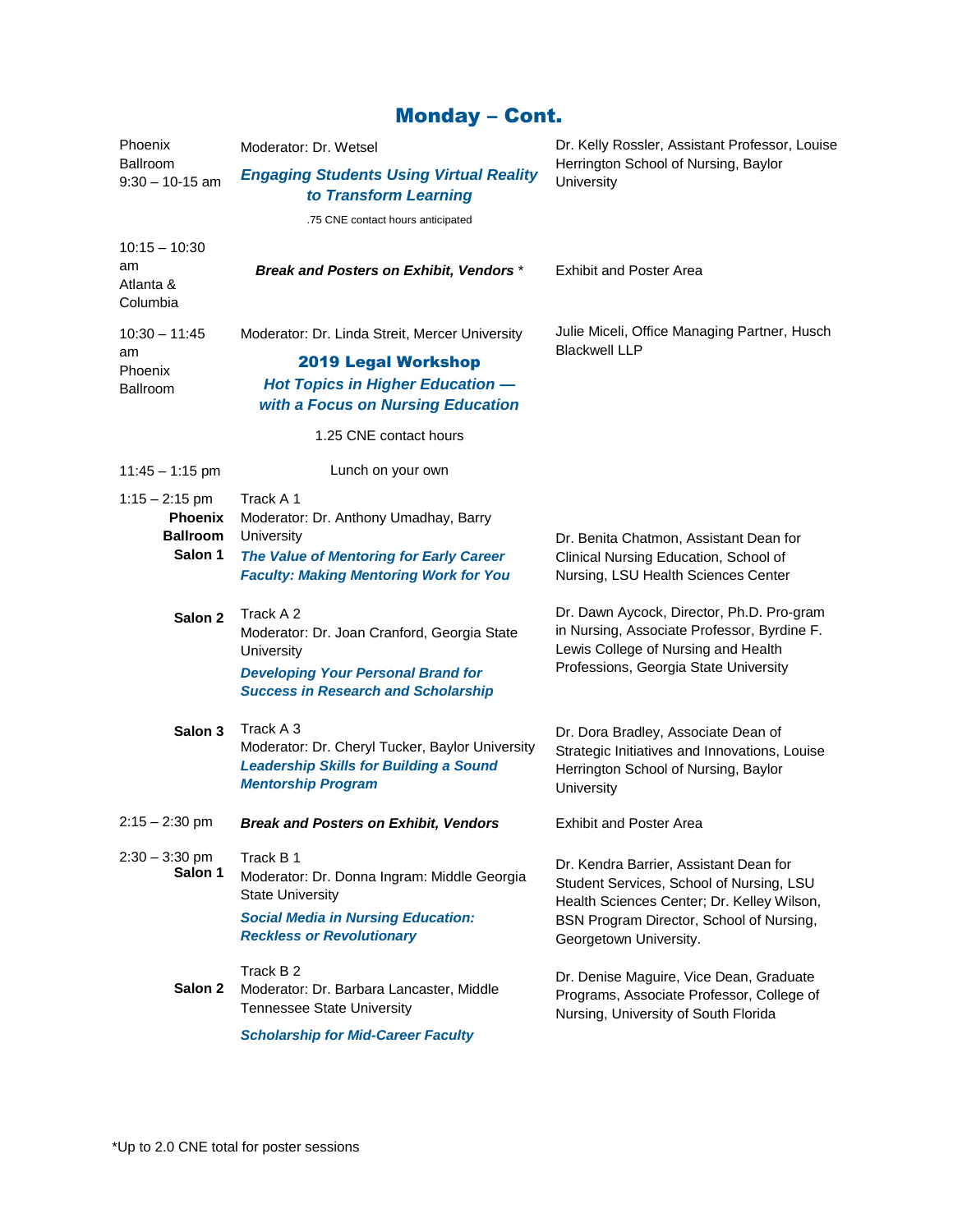### Monday - Cont.

**Salon 3** Track B 3 Moderator: Dr. Kathy LaSala, Shenandoah **University** *Strengthening Leadership Skills: Moving a School/ College of Nursing Toward a More* 

*Diverse and Equitable Climate*

Dr. Jeannette Andrews and Dr. Coretta Jenerette, Associate Dean of Diversity, Equity, Inclusivity, University of South **Carolina** 

*1.0 CNE contact hours for each track*

#### **SREB-CCEN Committee Meetings**

| $3:40 - 4:30$ pm                       | <b>Bylaws</b>                                   | Finance                       | Membership                     | Research                   |  |  |  |
|----------------------------------------|-------------------------------------------------|-------------------------------|--------------------------------|----------------------------|--|--|--|
| As assigned                            | Executive                                       | <b>Governmental Relations</b> | Program                        | <b>Workforce Diversity</b> |  |  |  |
| $4:30 - 5:30$ pm                       | Reception for SREB-CCEN's<br>2019-2020 Honorees |                               | <b>Exhibit and Poster Area</b> |                            |  |  |  |
| Dinner on your own                     |                                                 |                               |                                |                            |  |  |  |
| <b>Tuesday, November 5, 2019</b>       |                                                 |                               |                                |                            |  |  |  |
| $6:00 - 6:30$ am                       | Brisk walk through the mall                     |                               |                                | Meet at Signs in the Lobby |  |  |  |
| $7:00 - 8:00$ am<br>Atlanta & Columbia | Breakfast and Viewing Exhibits and Posters*     |                               |                                | Poster exhibit Area        |  |  |  |

#### FOCUS ON DIVERSITY

8:00 – 8:45 am Phoenix Ballroom

#### *Diversity in the Nursing Profession: Legacy of Great Leaders and Vision for the Future*

*Including Recognition of Dr. Constance Hendricks Dean, School of Nursing, Tuskegee University 2019 SREB-CCEN Mary Elizabeth Carnegie Award Recipient* .75 CNE contact hours requested

8:45 – 10:15 am Phoenix Ballroom

#### Moderator: Dr. Joan Lord, SREB

#### 2019 PACESETTERS

*Experiential Learning to Enhance Diversity, Inclusion, and Equity: A College-Wide Initiative*

*Setting the Pace: Using Teaching Innovations and Technology to Redesign LPN to BSN Curriculum* 

1.5 CNE contact hours anticipated

Dr. Kenya Kirkendoll, Clinical Assistant Professor, and Dr. Joan Cranford, Assistant Dean of Nursing, Georgia State University

Dr. Constance Hendricks, Dean, School of Nursing and Allied Health, Tuskegee University

Dr. Victoria Davis, Clinical Assistant Professor; Dr. Kate Chappell, Clinical Associate Professor; and Dr. Karen Worthy, Interim Dean for Undergraduate Studies, College of Nursing, University of South Carolina\*\*

Dr. Melessia D. Webb, Associate Professor, and Tabitha Quillen, Director of Undergraduate Post-Licensure Programs, College of Nursing, East Tennessee State **University** 

\*\*additional project members are listed in the program with session abstracts